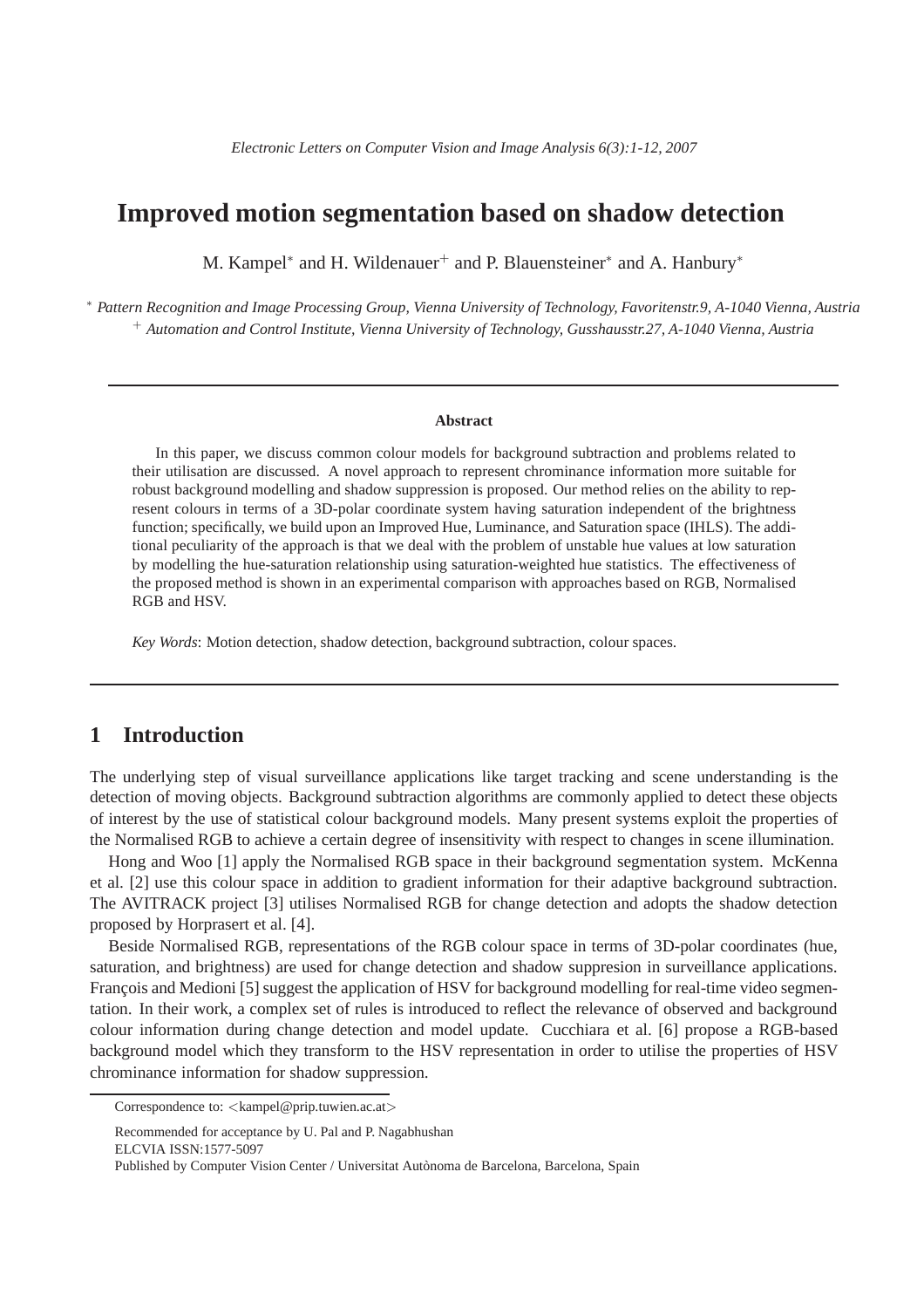Our approach differs from the aforementioned in the way that we build upon the IHLS colour space, which is more suitable for background subtraction. Additionally, we propose the application of saturation-weighted hue statistics [7] to deal with unstable hue values at weakly saturated colours. Also, a technique to efficiently classify changes in scene illumination (e.g. shadows), modelling the relationship between saturation and hue has been devised.

The remainder of this paper is organised as follows: Section 2 reviews the Normalised RGB and the Improved Hue, Luminance and Saturation (IHLS) colour space. Furthermore it gives a short overview over circular colour statistics, which have to be applied on the hue as angular value. Section 3 presents how these statistics can be applied in order to model the background in image sequences. In Section 4 we describe metrics for the performance evaluation of our motion segmentation. The conducted experiments and their results are presented in Section 5. Section 6 concludes this paper and gives an outlook.

## **2 Colour Spaces**

In this section, the Normalised RGB and IHLS colour spaces used in this paper are described. It also gives a short overview over circular colour statistics and a review of saturation weighted hue statistics.

### **2.1 Normalised RGB**

The Normalised RGB space aims to separate the chromatic components from the brightness component. The red, green and blue channel can be transformed to their normalised counterpart by using the formulae

$$
l = R + G + B, r = R/l, g = G/l, b = B/l
$$
\n(1)

if  $l \neq 0$  and  $r = g = b = 0$  otherwise [8]. One of these normalised channels is redundant, since by definition r, q, and b sum up to 1.

Therefore, the Normalised RGB space is sufficiently represented by two chromatic components (e.g. r and g) and a brightness component l. From Kender [9] it is known that the practical application of Normalised RGB suffers from a problem inherent to the normalisation; namely, that noise (such as, e.g. sensor or compression noise) at low intensities results in unstable chromatic components. For an example see Figure 1. Note the artefacts in dark regions such as the bushes (top left) and the shadowed areas of the cars (bottom right).



Figure 1: Examples of chromatic components. Lexicographically ordered - Image from the *PETS2001* dataset, it's normalised blue component b, normalised saturation (cylindrical HSV), IHLS saturation.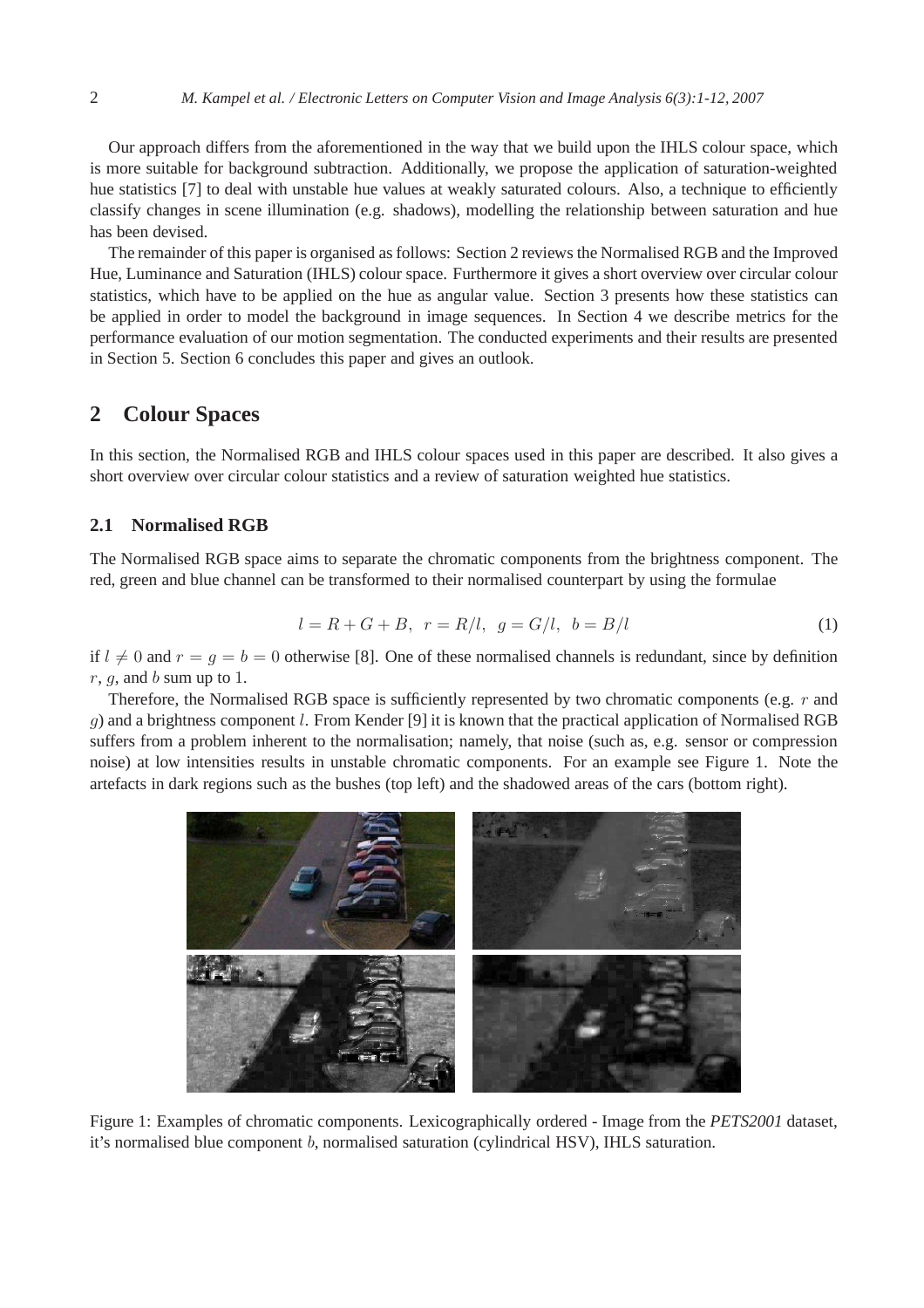#### **2.2 IHLS Space**

The Improved Hue, Luminance and Saturation (IHLS) colour space was introduced in [10]. It is obtained by placing an *achromatic axis* through all the grey  $(R = G = B)$  points in the RGB colour cube, and then specifying the coordinates of each point in terms of position on the achromatic axis (brightness), distance from the axis (saturation s) and angle with respect to pure red (hue  $\theta^H$ ). The IHLS model is improved with respect to the similar colour spaces (HLS, HSI, HSV, etc.) by removing the normalisation of the saturation by the brightness. This has the following advantages: (a) the saturation of achromatic pixels is always low and (b) the saturation is independent of the brightness function used. One may therefore choose any function of  $R$ ,  $G$  and B to calculate the brightness.

It is interesting that this normalisation of the saturation by the brightness, which results in the colour space having the shape of a cylinder instead of a cone or double-cone, is usually implicitly part of the transformation equations from RGB to a 3D-polar coordinate space. This is mentioned in one of the first papers on this type of transformation [11], but often in the literature the equations for a cylindrically-shaped space (i.e. with normalised saturation) are shown along with a diagram of a cone or double-cone (for example in [12, 13]). Figure 1 shows a comparison of the different formulations of saturation. The undesirable effects created by saturation normalisation are easily perceivable, as some dark, colourless regions (eg., the bushes and the side window of the driving car) reach higher saturation values than their more colourfull surroundings. Also, note the artefacts resulting from the singularity of the saturation at the black vertex of the RGB-cube (again, the bushes and the two bottom right cars).

The following formulae are used for the conversion from RGB to hue  $\theta^H$ , luminance y and saturation s of the IHLS space:

$$
s = \max(R, G, B) - \min(R, G, B)
$$
  
\n
$$
y = 0.2125R + 0.7154G + 0.0721B
$$
  
\n
$$
cr_x = R - \frac{G + B}{2}, cr_y = \frac{\sqrt{3}}{2}(B - G)
$$
  
\n
$$
cr = \sqrt{cr_x^2 + cr_y^2}
$$
  
\n
$$
\theta^H = \begin{cases} \text{undefined} & \text{if } cr = 0 \\ \arccos(\frac{cr_x}{cr}) & \text{elseif } cr_y \le 0 \\ 360^\circ - \arccos(\frac{cr_x}{cr}) & \text{else} \end{cases}
$$
\n(2)

where  $cr_x$  and  $cr_y$  denote the chrominance coordinates and  $cr \in [0, 1]$  the chroma. The saturation assumes values in the range [0, 1] independent of the hue angle (the maximum saturation values are shown by the circle on the chromatic plane in Figure 2). The chroma has the maximum values shown by the dotted hexagon in Figure 2. When using this representation, it is important to remember that the hue is undefined if  $s = 0$ , and that it does not contain much useable information when s is low (i.e. near to the achromatic axis).

#### **2.3 Hue statistics**

In a 3D-polar coordinate space, standard (linear) statistical formulae can be utilised to calculate statistical descriptors for brightness and saturation coordinates. The hue, however, is an angular value, and consequently the appropriate methods from circular statistics are to be used.

Now, let  $\theta_i^H$ ,  $i = 1, \ldots, n$  be n observations sampled from a population of angular hue values. Then, then vector  $\mathbf{h}_i$  pointing from  $\mathbf{O} = (0,0)^T$  to the point on the circumference of the unit circle, corresponding to  $\theta_i^H$ , is given by the Cartesian coordinates  $(\cos \theta_i^{\tilde{H}}, \sin \theta_i^H)^T$ .\*

<sup>\*</sup>Note that, when using the IHLS space (Eq. 3), no costly trigonometric functions are involved in the calculation of  $h_i$ , since  $cos(\theta_i^H) = cr_x/cr$  and  $sin(\theta_i^H) = -cr_y/cr$ .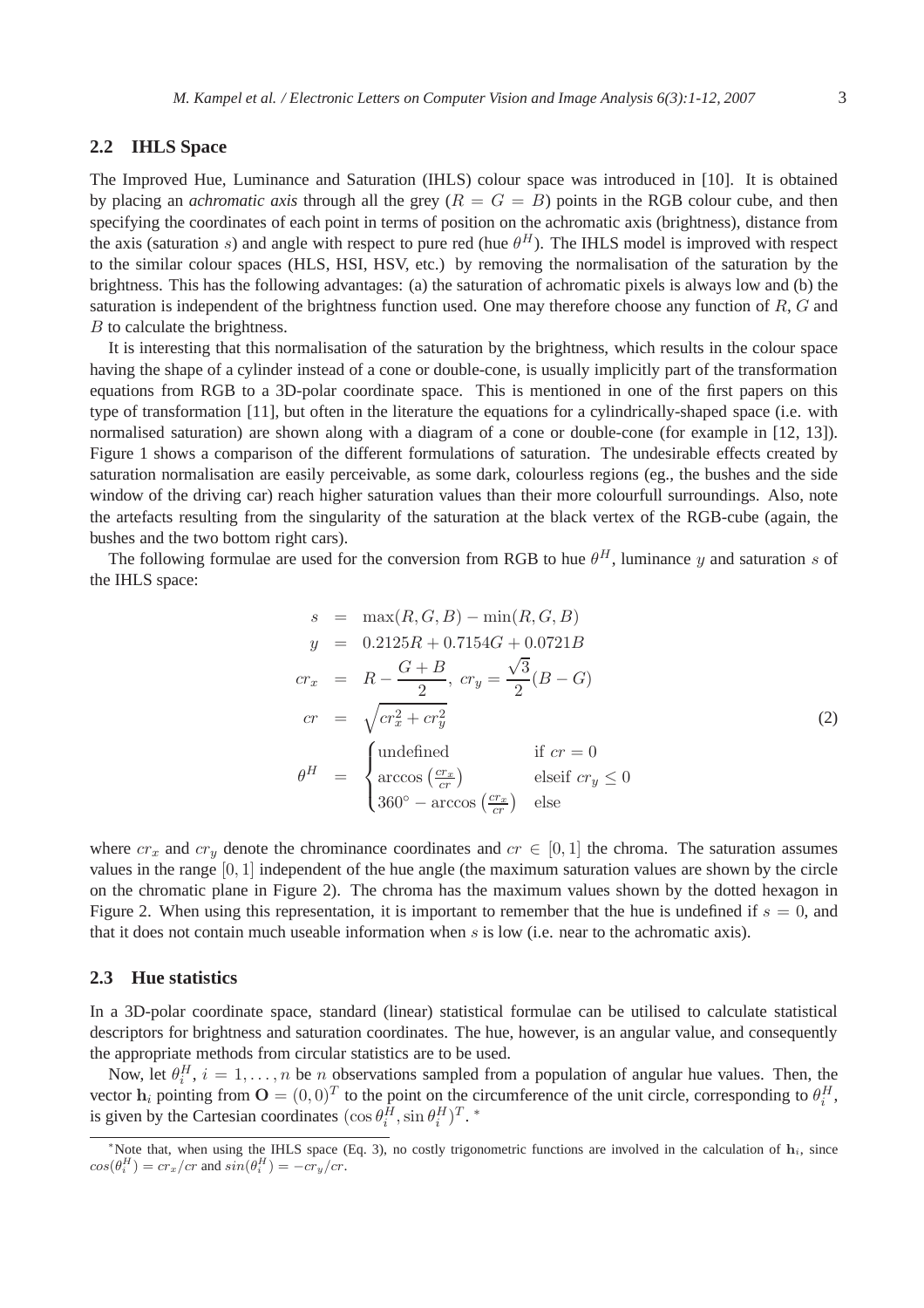

Figure 2: The chromatic plane of the IHLS color space.

The mean direction  $\bar{\theta}^H$  is defined to be the direction of the resultant of the unit vectors  $\mathbf{h}_1, \dots, \mathbf{h}_n$  having directions  $\theta_i^H$ . That is, we have

$$
\overline{\theta}^{H} = \arctan 2\left(\mathcal{S}, \mathcal{C}\right),\tag{3}
$$

where

$$
\mathcal{C} = \sum_{i=1}^{n} \cos \theta_i^H, \quad \mathcal{S} = \sum_{i=1}^{n} \sin \theta_i^H \tag{4}
$$

and  $arctan(2(y, x)$  is the four-quadrant inverse tangent function.

The mean length of the resultant vector

$$
\overline{\mathcal{R}} = \frac{\sqrt{\mathcal{C}^2 + \mathcal{S}^2}}{n}.
$$
\n(5)

is an indicator of the dispersion of the observed data. If the n observed directions  $\theta_i^H$  cluster tightly about the mean direction  $\overline{\theta}^H$  then  $\overline{\mathcal{R}}$  will approach 1. Conversely, if the angular values are widely dispersed  $\overline{\mathcal{R}}$  will be close to 0. The *circular variance* is defined as

$$
\mathcal{V} = 1 - \overline{\mathcal{R}} \tag{6}
$$

While the circular variance differs from the linear statistical variance in being limited to the range  $[0, 1]$ , it is similar in the way that lower values represent less dispersed data. Further measures of circular data distribution are given in [14].

#### **2.4 Saturation-weighted hue statistics**

The use of statistics solely based on the hue has the disadvantage of ignoring the tight relationship between the chrominance components hue and saturation. For weakly saturated colours the hue channel is unimportant and behaves unpredictably in the presence of colour changes induced by image noise. In fact, for colours with zero saturation the hue is undefined.

As one can see in Figure 2, the chromatic components may be represented by means of Cartesian coordinate vectors  $c_i$  with direction and length given by hue and saturation respectively. Using this natural approach, we introduce the aforementioned relationship into the hue statistics by weighting the unit hue vectors  $\mathbf{h}_i$  by their corresponding saturations  $s_i$ .

Now, let  $(\theta_i^H, s_i)$ ,  $i = 1, ..., n$  be *n* pairs of observations sampled from a population of hue values and associated saturation values. We proceed as described in Section 2.3, with the difference that instead of calculating the resultant of unit vectors, the vectors  $c_i$ , which we will dub *chrominance vectors* throughout this paper, have length  $s_i$ .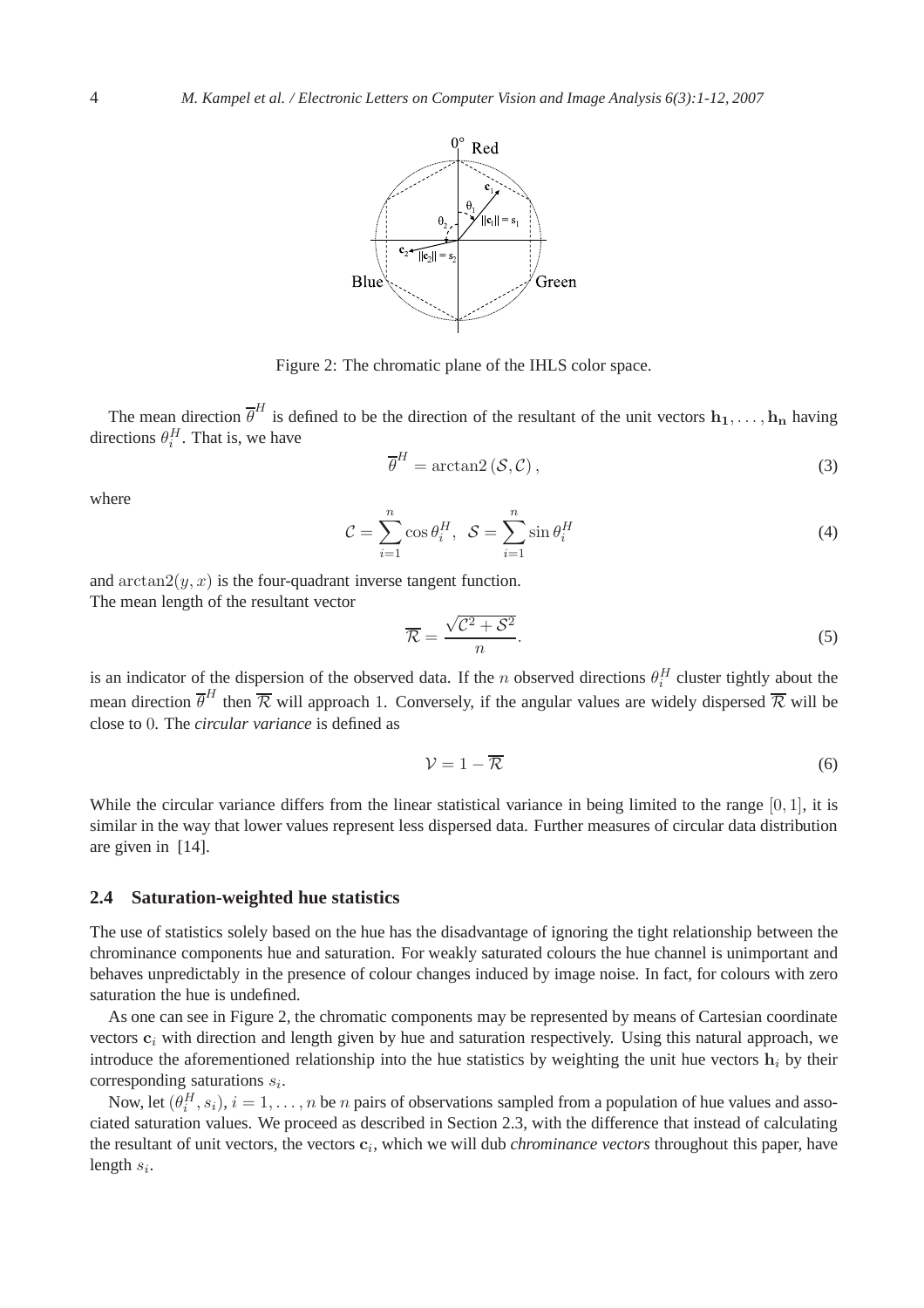That is, we weight the vector components in Eq. 4 by their saturations  $s_i$ 

$$
\mathcal{C}_s = \sum_{i=1}^n s_i \cos \theta_i^H, \quad \mathcal{S}_s = \sum_{i=1}^n s_i \sin \theta_i^H,\tag{7}
$$

and choose the mean resultant length of the chrominance vectors (for other possible formulations see, e.g. [7]) to be

$$
\overline{\mathcal{R}}_n = \frac{\sqrt{\mathcal{C}_s^2 + \mathcal{S}_s^2}}{n}.\tag{8}
$$

Consequently, for the mean resultant chrominance vector we get

$$
\overline{\mathbf{c}}_{\mathbf{n}} = (\mathcal{C}_s/n, \mathcal{S}_s/n)^T. \tag{9}
$$

Here, the length of the resultant is compared to the length obtained if all vectors had the same direction and maximum saturation. Hence,  $\overline{\mathcal{R}}_n$  gives an indication of the saturations of the vectors which gave rise to the mean of the chrominance vector, as well as an indication of the angular dispersion of the vectors. To test if a mean chrominance vector  $\overline{c}_n$  is similar to a newly observed chrominance vector, we use the Euclidean distance in the chromatic plane:

$$
D = \sqrt{(\overline{\mathbf{c}}_n - \mathbf{c}_o)^T (\overline{\mathbf{c}}_n - \mathbf{c}_o)},
$$
\n(10)

with  $c<sub>o</sub> = s<sub>o</sub> h<sub>o</sub>$ . Here,  $h<sub>o</sub>$  and  $s<sub>o</sub>$  denote the observed hue vector and saturation respectively.

## **3 The IHLS Background Model**

With the foundations laid out in Section 2.4 we proceed with devising a simple background subtraction algorithm based on the IHLS colour model and saturation-weighted hue statistics. Specifically, each background pixel is modelled by its mean luminance  $\mu_y$  and associated standard deviation  $\sigma_y$ , together with the mean chrominance vector  $\bar{c}_n$  and the mean Euclidean distance  $\sigma_D$  between  $\bar{c}_n$  and the observed chrominance vectors (see Eq. 10).

On observing the luminance  $y_o$ , saturation  $s_o$ , and a Cartesian hue vector  $h_o$  for each pixel in a newly acquired image, the pixel is classified as foreground if:

$$
|(y_o - \mu_y)| > \alpha \sigma_y \quad \lor \quad ||\overline{\mathbf{c}}_n - s_o \mathbf{h}_o|| > \alpha \sigma_D \tag{11}
$$

where  $\alpha$  is the foreground threshold, usually set between 2 and 3.5.

In order to decide whether a foreground detection was caused by a moving object or by its shadow cast on the static background, we exploit the chrominance information of the IHLS space. A foreground pixel is considered as shaded background if the following three conditions hold:

$$
y_o < \mu_y \quad \land \quad |y_o - \mu_y| < \beta \mu_y,\tag{12}
$$

$$
s_o - \overline{\mathcal{R}}_n < \tau_{ds} \tag{13}
$$

$$
\|\mathbf{h}_o \overline{\mathcal{R}}_n - \overline{\mathbf{c}}_n\| < \tau_h,\tag{14}
$$

where  $\overline{\mathcal{R}}_n = ||\overline{\mathbf{c}}_n||$  (see Eq. 8,).

These equations are designed to reflect the empirical observations that cast shadows cause a darkening of the background and usually lower the saturation of a pixel, while having only limited influence on its hue. The first condition (Eq. 12) works on the luminance component, using a threshold  $\beta$  to take into account the strength of the predominant light source. Eq. 13 performs a test for a lowering in saturation, as proposed by Cucchiara et al. [6]. Finally, the lowering in saturation is compensated by scaling the observed hue vector  $h_0$  to the same length as the mean chrominance vector  $\overline{c}_n$  and the hue deviation is tested using the Euclidean distance (Eq. 14).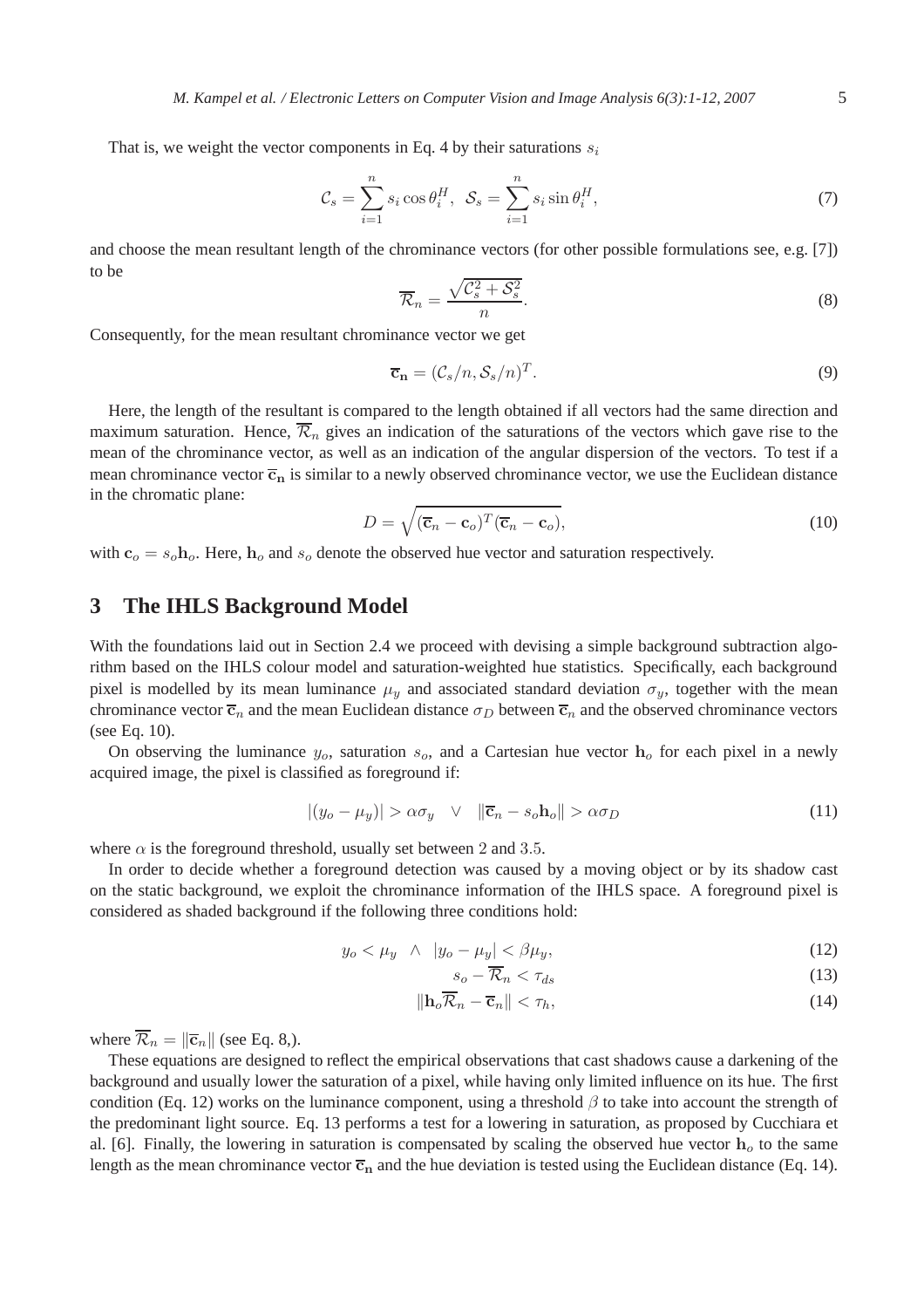This, in comparison to a check of angular deviation (see Eq. 31 or [6]), also takes into account the model's confidence in the learned chrominance vector. That is, using a fixed threshold  $\tau_h$  on the Euclidean distance relaxes the angular error-bound in favour of stronger hue deviations at lower model saturation value  $\overline{\mathcal{R}}_n$ , while penalising hue deviations for high saturations (where the hue is usually more stable).

## **4 Metrics for Motion Segmentation**

The quality of motion segmentation can in principle be described by two characteristics. Namely, the spatial deviation from the reference segmentation, and the fluctuation of spatial deviation over time. In this work, however, we concentrate on the evaluation of spatial segmentation characteristics. That is, we will investigate the capability of the error metrics listed below, to describe the spatial accuracy of motion segmentations.

• Detection rate  $(DR)$  and false alarm rate  $(FR)$ 

$$
DR = \frac{TP}{FN + TP}
$$
\n<sup>(15)</sup>

$$
FR = \frac{FP}{N - (FN + TP)}
$$
\n(16)

where  $TP$  denotes the number of true positives,  $FN$  the number of false negatives,  $FP$  the number of false positives, and  $N$  the total number of pixels in the image.

• Misclassification penalty (*MP*)

The obtained segmentation is compared to the reference mask on an object-by-object basis; misclassified pixels are penalized by their distances from the reference objects border [15].

$$
MP = MP_{fn} + MP_{fp} \tag{17}
$$

with

$$
MP_{fn} = \frac{\sum_{j=1}^{N_{fn}} d_{fn}^j}{D} \tag{18}
$$

$$
MP_{fp} = \frac{\sum_{k=1}^{N_{fp}} d_{fp}^k}{D}
$$
 (19)

Here,  $d_{fn}^j$  and  $d_{fp}^k$  stand for the distances of the  $j^{th}$  false negative and  $k^{th}$  false positive pixel from the contour of the reference segmentation. The normalised factor  $D$  is the sum of all pixel-to-contour distances in a frame.

• Rate of misclassifications (*RM*)

The average normalised distance of detection errors from the contour of a reference object is calculated using [16]:

$$
RM = RM_{fn} + RM_{fp} \tag{20}
$$

with

$$
RM_{fn} = \frac{1}{N_{fn}} \sum_{j=1}^{N_{fn}} \frac{d_{fn}^j}{D_{diag}} \tag{21}
$$

$$
RM_{fp} = \frac{1}{N_{fp}} \sum_{k=1}^{N_{fp}} \frac{d_{fp}^k}{D_{diag}}
$$
\n(22)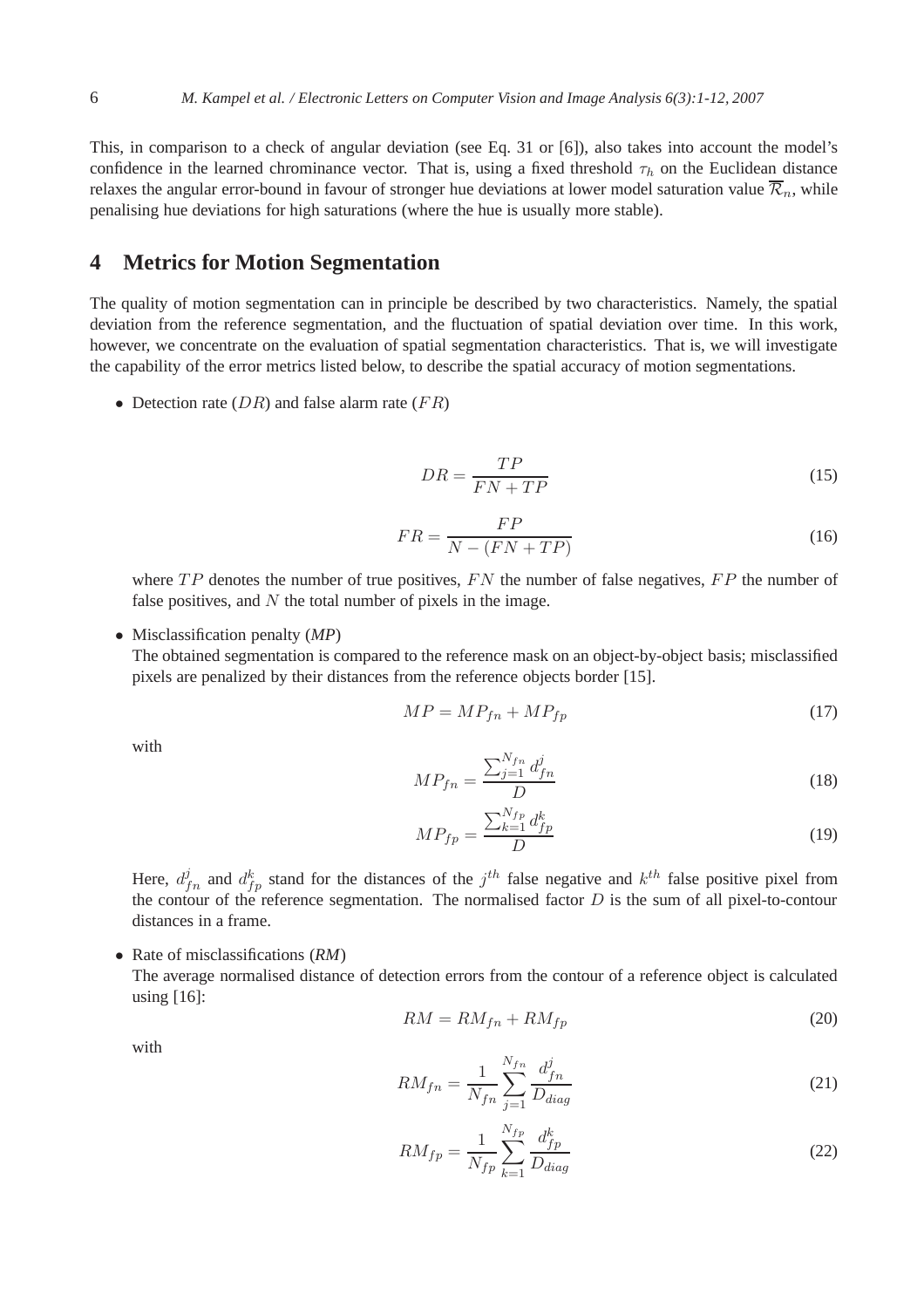$N_{fn}$  and  $N_{fp}$  denote the number of false negative and false positive pixels respectively. q  $D_{diag}$  is the diagonal distance within the frame.

#### • Weighted quality measure (*QMS*)

This measure quantifies the spatial discrepancy between estimated and reference segmentation as the sum of weighted effects of false positive and false negative pixels [17].

$$
QMS = QMS_{fn} + QMS_{fp}
$$
\n<sup>(23)</sup>

with

$$
QMS_{fn} = \frac{1}{N} \sum_{j=1}^{N_{fn}} w_{fn}(d_{fn}^j) d_{fn}^j
$$
\n(24)

$$
QMS_{fp} = \frac{1}{N} \sum_{k=1}^{N_{fp}} w_{fp}(d_{fp}^k) d_{fp}^k
$$
\n(25)

 $N$  is the area of the reference object in pixels. Following the argument that the visual importance of false positives and false negatives is not the same, and thus they should be treated differently, the weighting functions  $w_{fp}$  and  $w_{fn}$  were introduced:

$$
w_{fp}(d_{fp}) = B_1 + \frac{B_2}{d_{fp} + B_3} \tag{26}
$$

$$
w_{fn}(d_{fn}) = C \cdot d_{fn} \tag{27}
$$

In our work for a fair comparison of the change detection algorithms with regard to their various decision parameters, receiver operating characteristics (ROC) based on detection rate (DR) and false alarm rate (FR) were utilised.

## **5 Experiments and Results**

We compared the proposed IHLS method with three different approaches from literature. Namely, a RGB background model using either NRGB- (*RGB+NRGB*), or HSV-based (*RGB+HSV*) shadow detection, and a method relying on NRGB for both background modelling and shadow detection (*NRGB+NRGB*).

All methods were implemented using the *Colour Mean and Variance* approach to model the background [18]. A pixel is considered foreground if  $|c_{\alpha} - \mu_c| > \alpha \sigma_c$  for any channel c, where  $c \in \{r, q, l\}$  for the Normalised RGB and  $c \in \{R, G, B\}$  for the RGB space respectively.  $o_c$  denotes the observed value,  $\mu_c$  its mean,  $\sigma_c$  the standard deviation, and  $\alpha$  the foreground threshold.

The tested background models are maintained by means of exponentially weighted averaging [18] using different learning rates for background and foreground pixels. During the experiments the same learning and update parameters were used for all background models, as well as the same number of training frames.

For Normalised RGB (*RGB+NRGB*, *NRGB+NRGB*), shadow suppression was implemented based on Horprasert's approach [3, 4]. Each foreground pixel is classified as shadow if:

$$
l_o < \mu_l \quad \land \quad l_o > \beta \mu_l
$$
\n
$$
|r_o - \mu_r| < \tau_c \quad \land \quad |g_o - \mu_g| < \tau_c \tag{28}
$$

where  $\beta$  and  $\tau_c$  denote thresholds for the maximum allowable change in the intensity and colour channels, so that a pixel is considered as shaded background.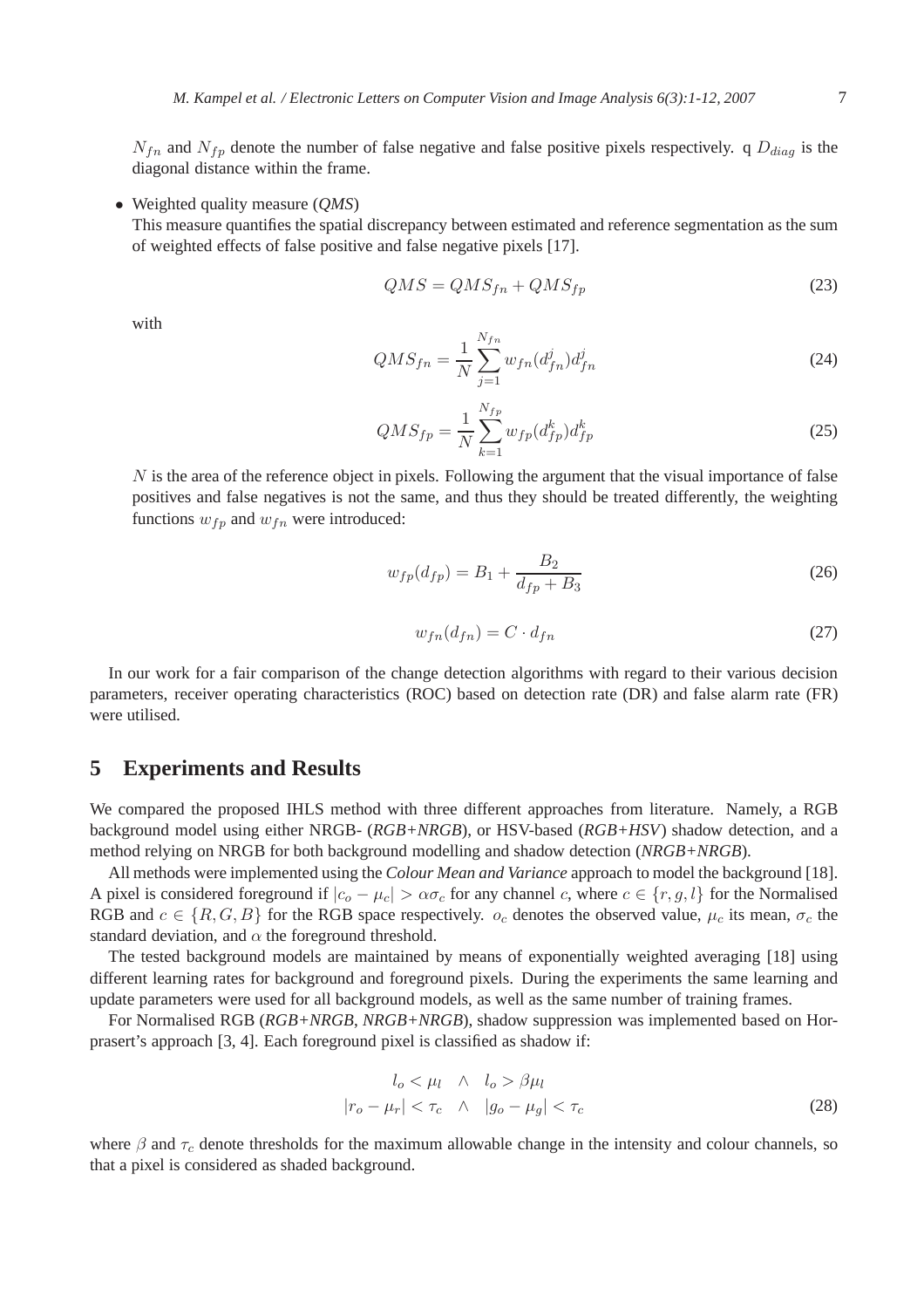In the HSV-based approach (*RGB+HSV*) the RGB background model is converted into HSV (specifically, the reference luminance  $\mu_v$ , saturation  $\mu_s$ , and hue  $\mu_\theta$ ) before the following shadow tests are applied. A foreground pixel is classified as shadow if:

$$
\beta_1 \le \frac{v_o}{\mu_v} \le \beta_2 \tag{29}
$$

$$
s_o - \mu_s \leq \tau_s \tag{30}
$$

$$
|\theta_o^H - \mu_\theta| \le \tau_\theta \tag{31}
$$

The first condition tests the observed luminance  $v_0$  for a significant darkening in the range defined by  $\beta_1$  and  $\beta_2$ . On the saturation  $s_o$  a threshold on the difference is performed. Shadow lowers the saturation of points and the difference between images and the reference is usually negative for shadow points. The last condition takes into account the assumption that shading causes only small deviation of the hue  $\theta_o^H$  [6].

For the evaluation of the algorithms, three video sequences were used. As an example for a typical indoor scene *Test Sequence 1*, recorded by an AXIS-211 network camera, shows a moving person in a stairway. For this sequence, ground truth was generated manually for 35 frames. *Test Sequence 2* was recorded with the same equipment and shows a person waving books in front of a coloured background. For this sequence 20 ground truth frames were provided. Furthermore in *Test Sequence 3* the approaches were tested on 25 ground truth frames from the *PETS2001* dataset 1 (camera 2, testing sequence). Example pictures of the dataset can be found in Figure 3.



Figure 3: Evaluation dataset: *Test Sequence 1* (a), *Test Sequence 2* (b), *Test Sequence 3* (c)

For a dense evaluation, we experimentaly determined suitable ranges for all parameters and sub-sampled them in ten steps. Figure 7 shows the convex hulls of the points in ROC space obtained for all parameter combinations. We also want to point out that *RGB+HSV* was tested with unnormalised and normalised saturation; however, since the normalised saturation consistently performed worse, we omit the results in the ROC for clarity of presentation.

As one can see, our approach outperforms its competitors on *Test Sequence 1*. One reason for this is the insensitivity of the *RGB+NRGB* and *NRGB+NRGB* w.r.t. small colour differences at light, weakly saturated colours. *RGB+HSV*, however, suffered from the angular hue test reacting strongly to unstable hue values close to the achromatic axis. For conservative thresholds (i.e. small values for  $\tau_c$  or  $\tau_\theta$ ) all three approaches either detected shadows on the wall as foreground, or, for larger thresholds failed to classify the beige t-shirt of the person as forground. Figure 4 shows output images from *Test Sequence 1*. We present the source image (a), the ground truth image (b), the resulting image from our approach (c), and the resulting images from the algorithms we compared with. I.a. it is shown that the shirt of the person in image (c) is detected with higher precision as in the images (d), (e), and (f), where it is mostly marked as shadow.

For *Test Sequence 2* the advantageous behaviour of our approach is even more evident. Although the scene is composed of highly saturated, stable colours, *RGB+NRGB* and *NRGB+NRGB* show rather poor results, again stemming from their insufficient sensitivity for bright colours. *RGB+HSV* gave better results, but could not take full advantage of the colour information. Similar hue values for the books and the background resulted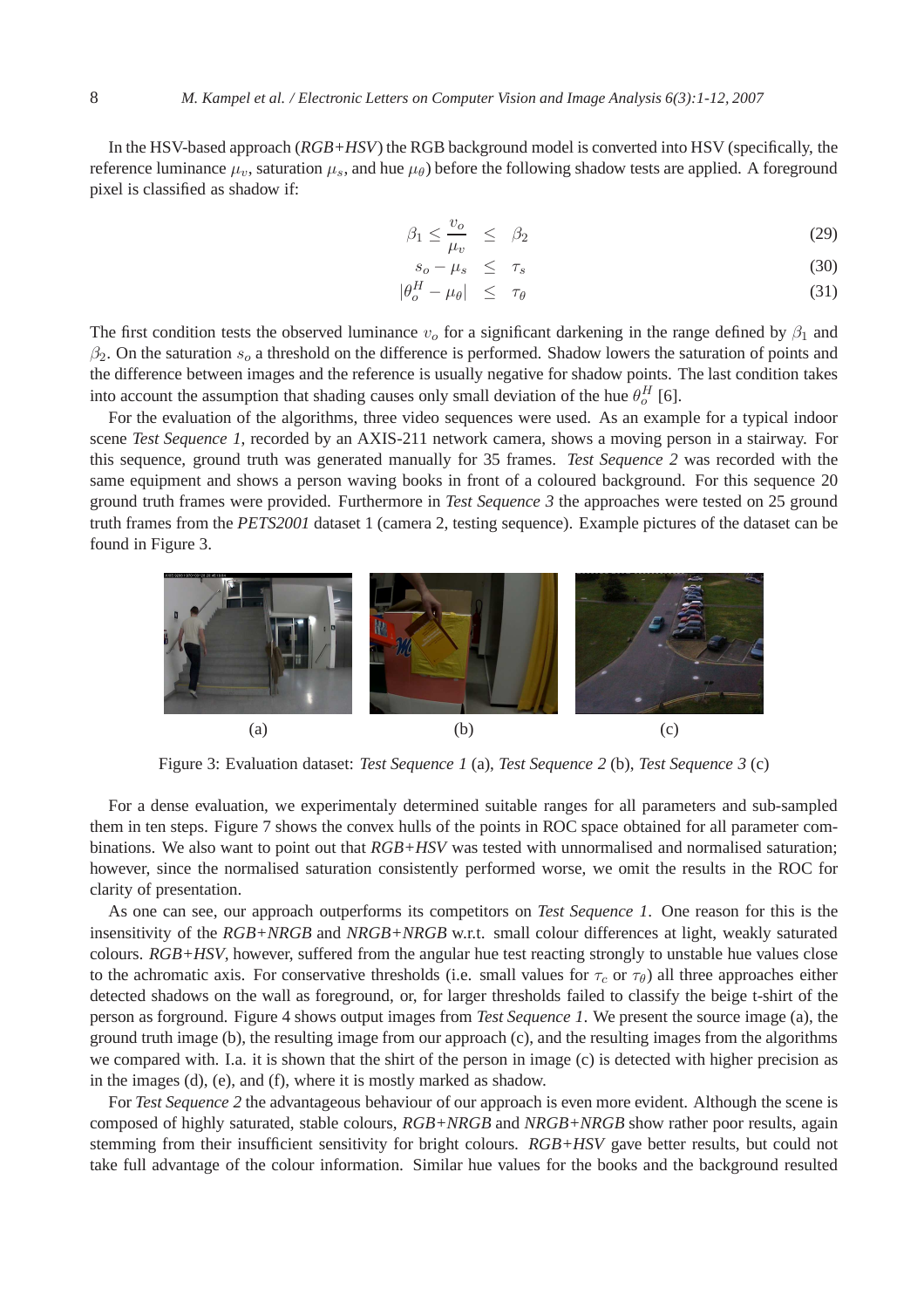

Figure 4: Output images *Test Sequence 1*: *Source Image* (a), *Ground Truth* (b), *Our Approach* (c), *RGB+NRGB* (d), *NRGB+NRGB* (e), *RGB+HSV* (f)

in incorrectly classified shadow regions. Figure 5 shows output images from *Test Sequence 2*. Especially the lower left part of the images (c), (d), (e), and (f) visualizes a better performance of the IHLS approach.



Figure 5: Output images *Test Sequence 2*: *Source Image* (a), *Ground Truth* (b), *Our Approach* (c), *RGB+NRGB* (d), *NRGB+NRGB* (e), *RGB+HSV* (f)

The *Test Sequence 3* sequence shows the problems of background modelling using NRGB already mentioned in Section 2. Due to the low brightness and the presence of noise in this scene, the chromatic components are unstable and therefore the motion detection resulted in an significantly increased number of false positives. *RGB+NRGB* and our approach exhibit similar performance (our approach having the slight edge), mostly relying on brightness checks, since there was not much useable information in shadow regions. *RGB+HSV* performed less well, having problems to cope with the unstable hue information in dark areas. Figure 6 shows output images *Test Sequence 3*.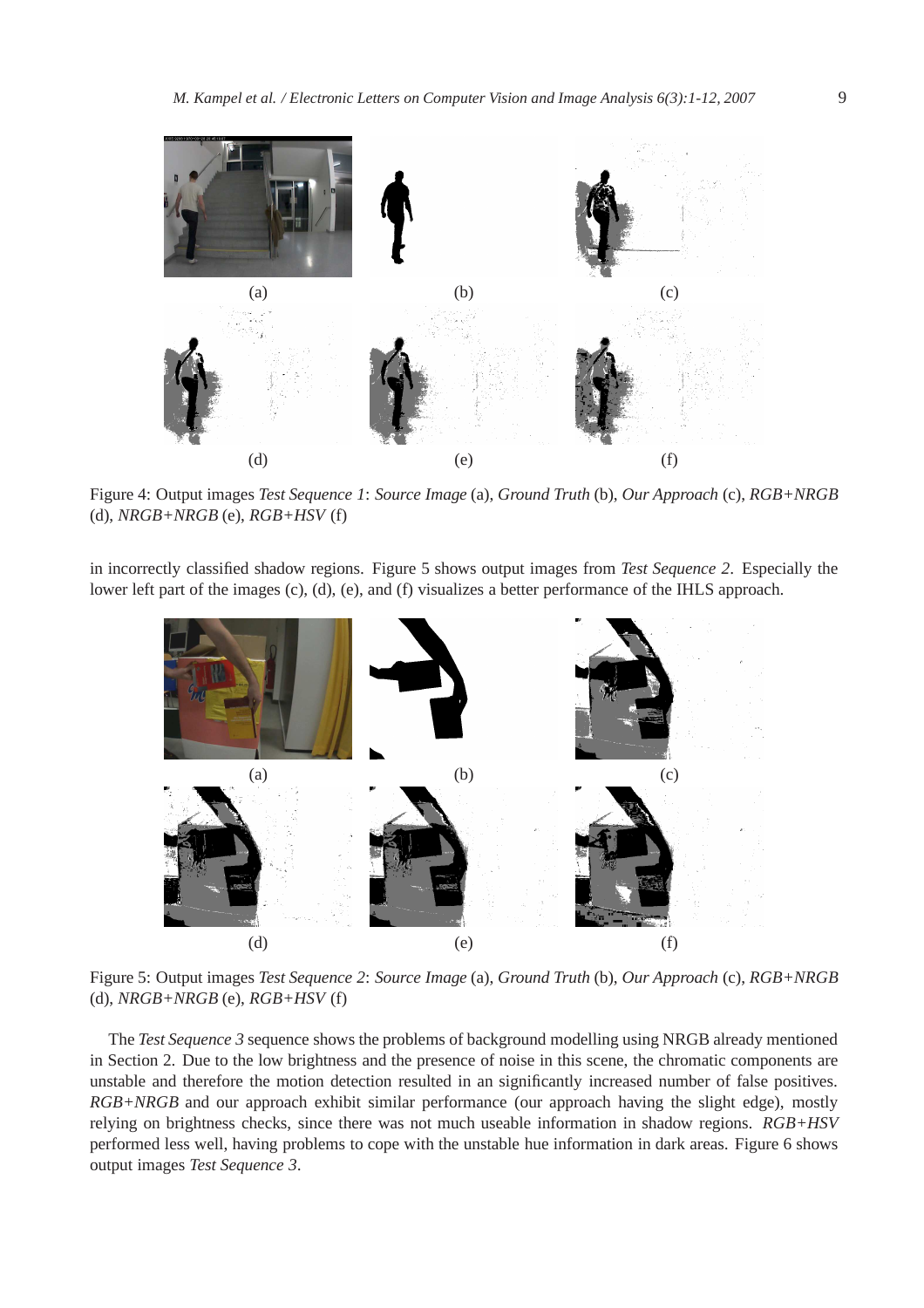

Figure 6: Output images *Test Sequence 3*: *Source Image* (a), *Ground Truth* (b), *Our Approach* (c), *RGB+NRGB* (d), *NRGB+NRGB* (e), *RGB+HSV* (f)

## **6 Conclusion**

We proposed the usage of the IHLS colour space for change detection and shadow suppression in visual surveillance tasks. In the proposed framework, we advocate the application of saturation-weighted hue statistics to deal with the problem of the unstable hue channel at weakly saturated colours.

We have shown that our approach outperforms the approaches using Normalised RGB or HSV in several challenging sequences. Furthermore, our experiments have shown that it is not advisable to use NRGB for background modelling due to its unstable behaviour in dark areas.

One problem of our approach, however, is the fact that due to the use of saturation weighted hue statistics, it is impossible to tell whether a short chrominance vector in the background model is the result of unstable hue information or of a permanent low saturation. Although in the conducted experiments no impairments were evident, it is subject of further research in which cases this shortcoming poses a problem. Other fields of interest are the examination of alternatives to the Euclidean distance for the comparison of the chrominance vectors and an experimental in-depth-investigation of the shadow classification.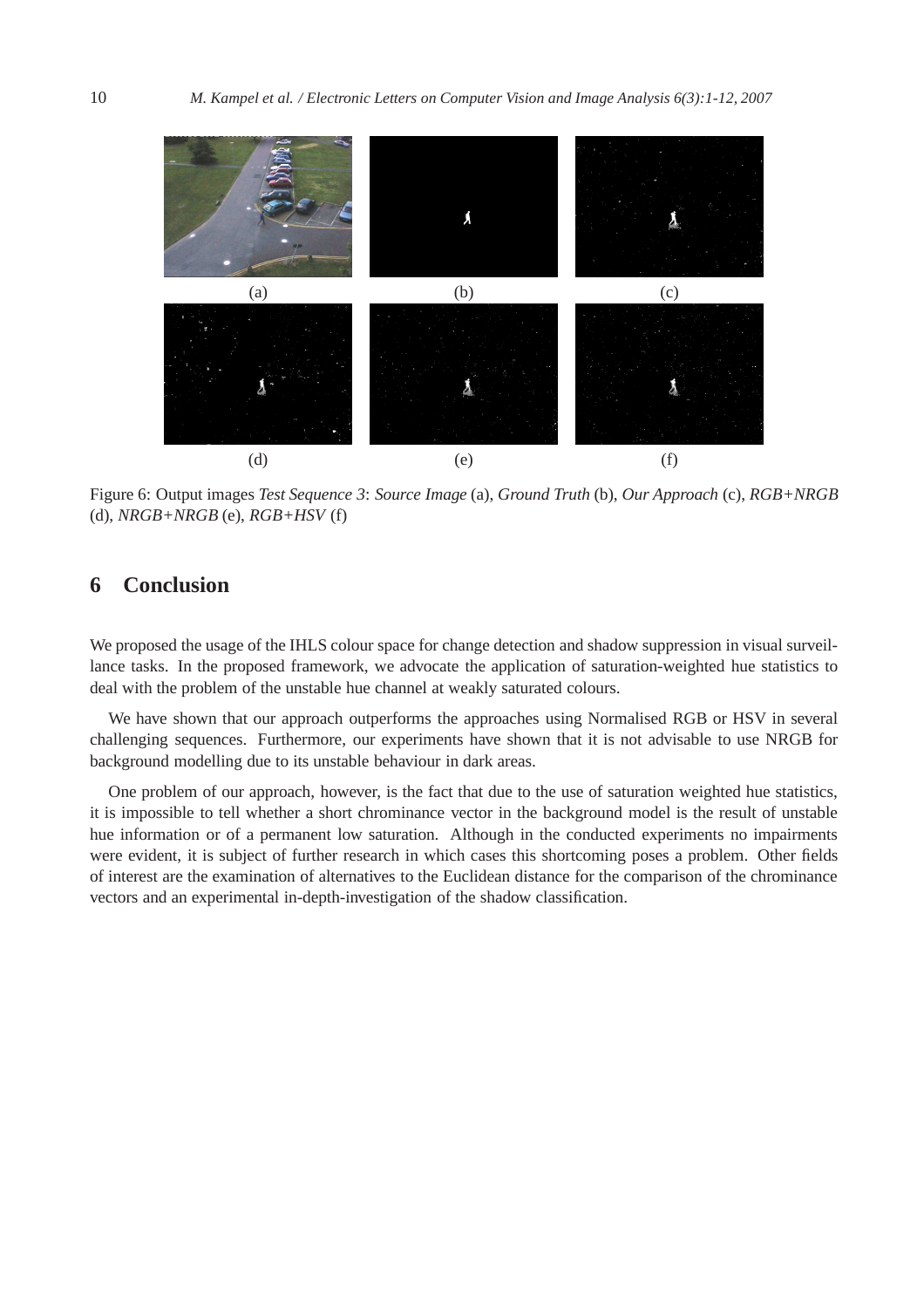

Figure 7: Experimental results: ROCs for *Test Sequence 1* (a), *Test Sequence 2* (b), and *Test Sequence 3* (c).

# **References**

- [1] D. Hong & W. Woo, A Background Subtraction for Vision-based User Interface, *Proc. 4th International Conference on Information, Communications and Signal Processing and Fourth IEEE Pacific-Rim Conference on Multimedia*, 2003, 263–267.
- [2] S. McKenna, S. Jabri, Z. Duric, H. Wechsler, & A. Rosenfeld, Tracking Groups of People, *Computer Vision and Image Understanding*, *80*(1), 2000, 42–56.
- [3] J. Ferryman, M. Borg, D. Thirde, F. Fusier, V. Valentin, F. Brémond, M. Thonnat, J. Aguilera, & M. Kampel, Automated Scene Understanding for Airport Aprons, *Proc. Australian Joint Conference on Artificial Intelligence*, Australia, 2005, 593–503.